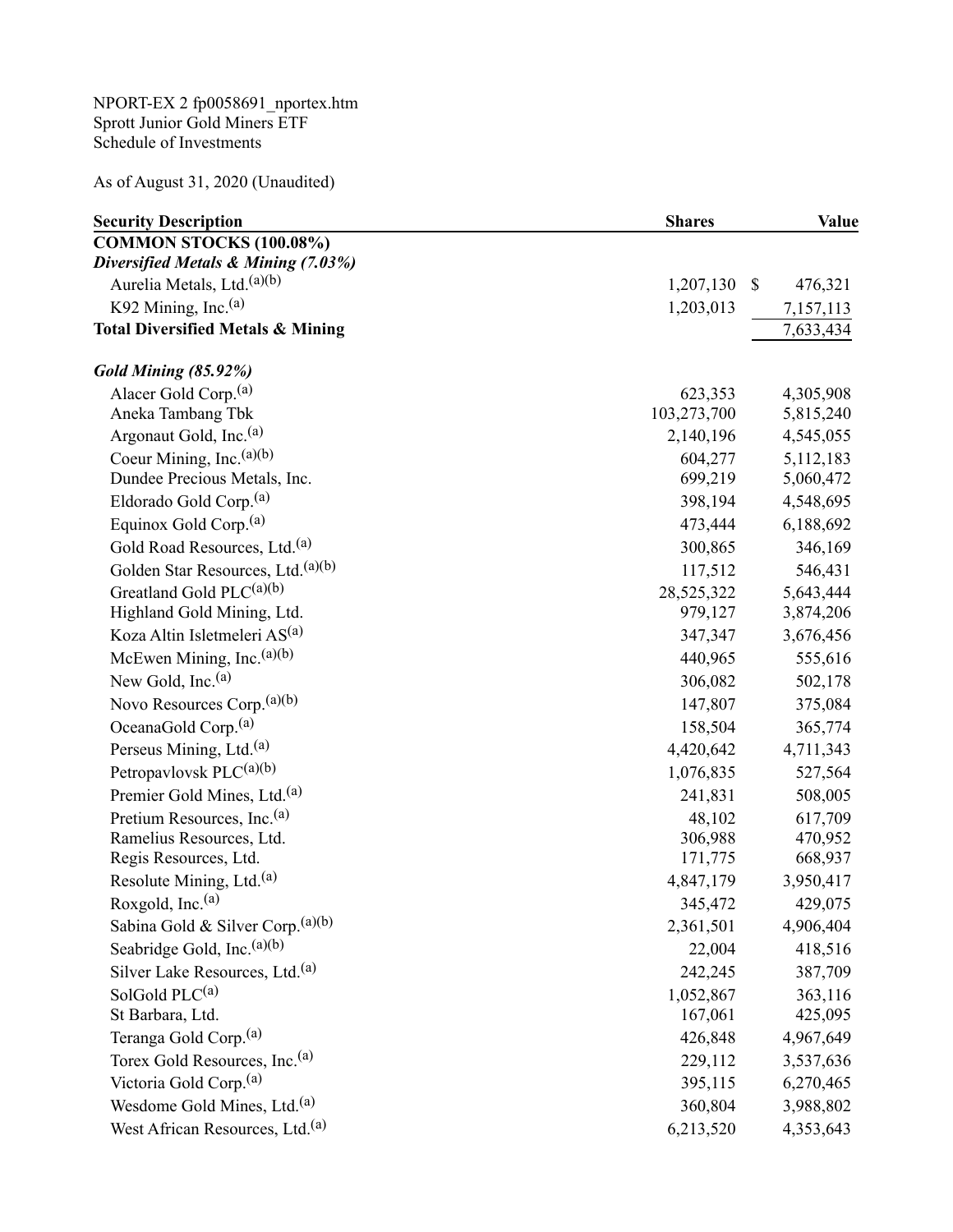| Westgold Resources, Ltd. <sup>(a)</sup>                                                                                                          | 220,915       | 347,053                      |
|--------------------------------------------------------------------------------------------------------------------------------------------------|---------------|------------------------------|
| <b>Total Gold Mining</b>                                                                                                                         |               | 93,311,693                   |
| <b>Precious Metals &amp; Minerals Mining (0.34%)</b>                                                                                             |               |                              |
| Osisko Mining, Inc. <sup>(a)</sup>                                                                                                               | 120,288       | 367,038                      |
| <b>Silver Mining (6.79%)</b>                                                                                                                     |               |                              |
| Hecla Mining Co.                                                                                                                                 | 1,152,550     | 6,938,351                    |
| <b>Security Description</b>                                                                                                                      | <b>Shares</b> | <b>Value</b>                 |
| <b>Silver Mining (continued)</b>                                                                                                                 |               |                              |
| Hochschild Mining $PLC^{(a)}$                                                                                                                    | 137,807       | $\mathbb{S}$<br>443,220      |
| <b>Total Silver Mining</b>                                                                                                                       |               | 7,381,571                    |
| <b>TOTAL COMMON STOCKS</b>                                                                                                                       |               |                              |
|                                                                                                                                                  |               |                              |
| (Cost \$76,213,766)                                                                                                                              |               | 108,693,736                  |
|                                                                                                                                                  | <b>Shares</b> | Value                        |
| <b>SHORT TERM INVESTMENTS (1.71%)</b>                                                                                                            |               |                              |
| <b>Investments Purchased with Collateral from Securities Loaned (1.71%)</b><br>State Street Navigator Securities Lending Government Money Market |               |                              |
| Portfolio, 0.10%<br>(Cost \$1,848,580)                                                                                                           | 1,848,580     | 1,848,580                    |
|                                                                                                                                                  |               |                              |
| <b>TOTAL SHORT TERM INVESTMENTS</b><br>(Cost \$1,848,580)                                                                                        |               | 1,848,580                    |
|                                                                                                                                                  |               |                              |
| TOTAL INVESTMENTS (101.79%)                                                                                                                      |               |                              |
| (Cost \$78,062,346)<br><b>LIABILITIES IN EXCESS OF OTHER ASSETS (-1.79%)</b>                                                                     |               | \$110,542,316<br>(1,940,277) |

(a) Non-income producing security.

(b) Security, or a portion of the security position is currently on loan. As of August 31, 2020 the total market value of securities on loan is \$5,849,278. The loaned securities were secured with cash collateral of \$1,848,580 and non-cash collateral with the value of \$4,291,061. The non-cash colalteral received consists of common stocks and is held for the benefit of the Fund at the Fund's custodian. The Fund cannot repledge or resell this collateral. Collateral is calculated based on prior day's prices.

See Notes to Quarterly Schedule of Investments.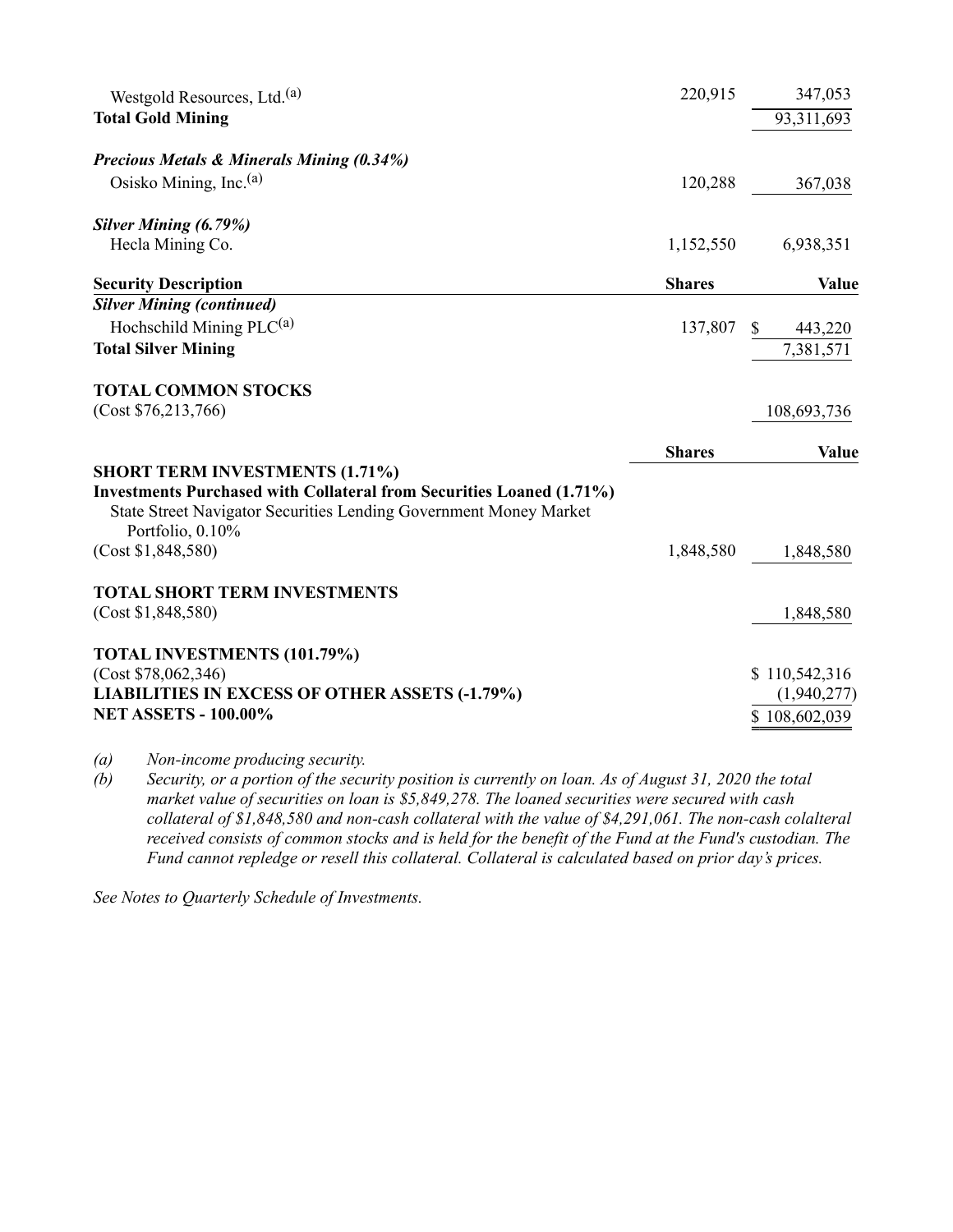As of August 31, 2020 (Unaudited)

| <b>Security Description</b>                                   |             | <b>Shares</b> |                           | <b>Value</b> |
|---------------------------------------------------------------|-------------|---------------|---------------------------|--------------|
| COMMON STOCKS (100.00%)                                       |             |               |                           |              |
| Gold Mining (98.22%)                                          |             |               |                           |              |
| Agnico Eagle Mines, Ltd. <sup>(a)</sup>                       |             | 128,534       | $\boldsymbol{\mathsf{S}}$ | 10,597,268   |
| Alacer Gold Corp. <sup>(b)</sup>                              |             | 1,622,310     |                           | 11,206,358   |
| Alamos Gold, Inc., Class A                                    |             | 1,000,675     |                           | 10,472,046   |
| AngloGold Ashanti, Ltd., Sponsored ADR                        |             | 260,074       |                           | 7,674,784    |
| B2Gold Corp.                                                  |             | 1,633,961     |                           | 10,973,664   |
| Barrick Gold Corp.                                            |             | 1,315,631     |                           | 38,974,188   |
| Centerra Gold, Inc.                                           |             | 816,507       |                           | 10,635,530   |
| Coeur Mining, Inc. <sup>(a)(b)</sup>                          |             | 627,842       |                           | 5,311,543    |
| Eldorado Gold Corp. <sup>(b)</sup>                            |             | 909,153       |                           | 10,385,541   |
| Franco-Nevada Corp.                                           |             | 160,104       |                           | 24,079,121   |
| Gold Fields, Ltd., Sponsored ADR(a)                           |             | 433,148       |                           | 5,643,919    |
| Harmony Gold Mining Co., Ltd., Sponsored ADR(a)(b)            |             | 905,773       |                           | 5,869,409    |
| IAMGOLD Corp. <sup>(b)</sup>                                  |             | 2,430,750     |                           | 10,454,638   |
| Kinross Gold Corp. <sup>(b)</sup>                             |             | 602,468       |                           | 5,348,702    |
| Kirkland Lake Gold, Ltd.                                      |             | 287,697       |                           | 15,329,430   |
| Newmont Corp.                                                 |             | 408,157       |                           | 27,460,803   |
| Novagold Resources, Inc. <sup>(b)</sup>                       |             | 570,900       |                           | 6,061,996    |
| OceanaGold Corp. <sup>(b)</sup>                               |             | 2,073,322     |                           | 4,784,528    |
| Osisko Gold Royalties, Ltd. <sup>(a)</sup>                    |             | 456,640       |                           | 5,601,441    |
| Pretium Resources, Inc. <sup>(b)</sup>                        |             | 856,353       |                           | 10,996,982   |
| Royal Gold, Inc.                                              |             | 85,871        |                           | 11,705,935   |
| Sandstorm Gold, Ltd. <sup>(a)(b)</sup>                        |             | 594,766       |                           | 5,430,799    |
| SSR Mining, Inc. $(b)$                                        |             | 271,165       |                           | 5,816,841    |
| Torex Gold Resources, Inc. <sup>(b)</sup>                     |             | 661,661       |                           | 10,216,470   |
| Wheaton Precious Metals Corp. <sup>(a)</sup>                  |             | 398,383       |                           | 21,276,007   |
| Yamana Gold, Inc.                                             |             | 875,326       |                           | 5,422,344    |
| <b>Total Gold Mining</b>                                      |             |               |                           | 297,730,287  |
|                                                               |             |               |                           |              |
| <b>Silver Mining (1.78%)</b>                                  |             |               |                           |              |
| Hecla Mining Co.                                              |             | 893,745       |                           | 5,380,345    |
| <b>TOTAL COMMON STOCKS</b>                                    |             |               |                           |              |
| (Cost \$205,737,188)                                          |             |               |                           | 303,110,632  |
|                                                               |             |               |                           |              |
|                                                               | 7 Day Yield | <b>Shares</b> |                           | <b>Value</b> |
| <b>SHORT TERM INVESTMENTS (4.07%)</b>                         |             |               |                           |              |
| Money Market Fund (0.05%)                                     |             |               |                           |              |
| State Street Institutional Treasury Plus Money Market<br>Fund |             |               |                           |              |
| (Cost \$162,764)                                              | 0.03%       | 162,764 \$    |                           | 162,764      |
|                                                               |             |               |                           |              |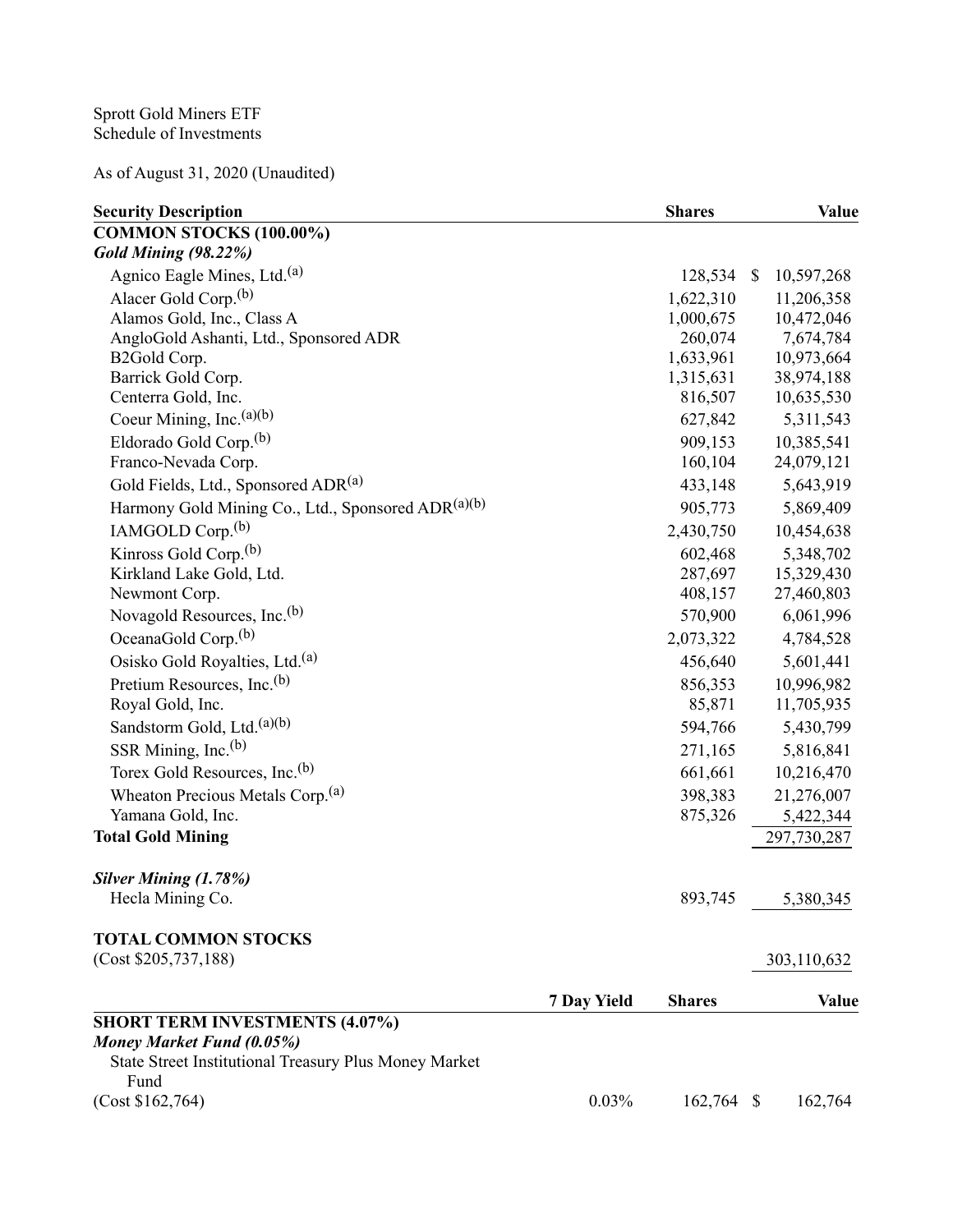| <b>Investments Purchased with Collateral from Securities</b> |            |                |
|--------------------------------------------------------------|------------|----------------|
| Loaned $(4.02\%)$                                            |            |                |
| <b>State Street Navigator Securities Lending Government</b>  |            |                |
| Money Market Portfolio, 0.10%                                |            |                |
| (Cost \$12,187,690)                                          | 12,187,690 | 12,187,690     |
| <b>TOTAL SHORT TERM INVESTMENTS</b>                          |            |                |
| (Cost \$12,350,454)                                          |            | 12,350,454     |
| TOTAL INVESTMENTS (104.07%)                                  |            |                |
| (Cost \$218,087,642)                                         |            | \$315,461,086  |
| <b>LIABILITIES IN EXCESS OF OTHER ASSETS</b>                 |            |                |
| $(-4.07\%)$                                                  |            | (12, 348, 274) |
| <b>NET ASSETS - 100.00%</b>                                  |            | \$303,112,812  |

(a) Security, or a portion of the security position is currently on loan. As of August 31, 2020 the total market value of securities on loan is \$27,876,360. The loaned securities were secured with cash collateral of \$12,187,690 and non-cash collateral with the value of \$16,918,550. The Fund cannot repledge or resell this collateral. Collateral is calculated based on prior day's prices.

(b) Non-income producing security.

See Notes to Quarterly Schedule of Investments.